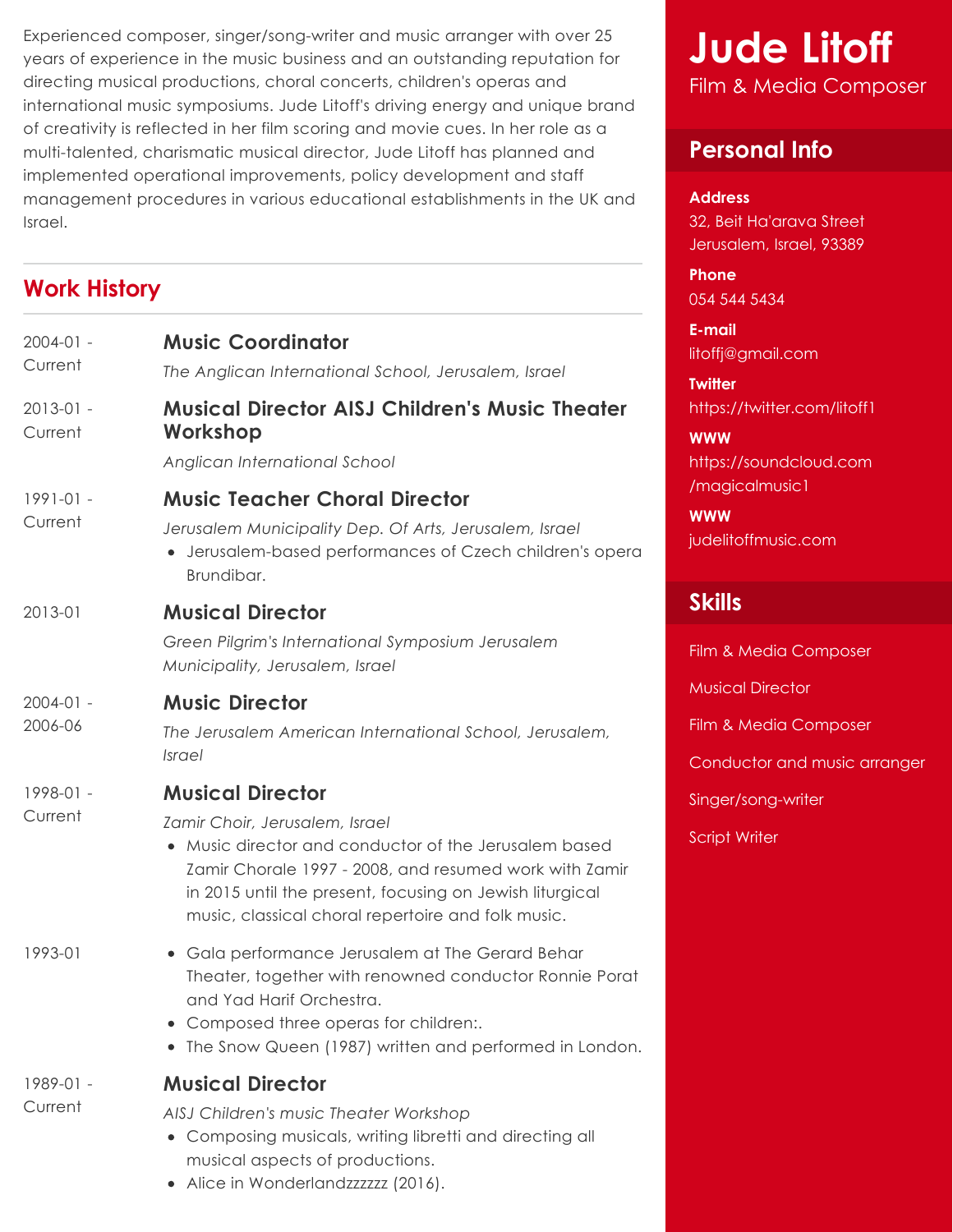- You, Me and Totoro (2017).
- Narnia (2018).
- Peter Pan and the Lost Dog (2019).

**Guest Lecturer** 1992-01 -

1993-01

*David Yellin Teachers Training College, Jerusalem, Israel*

- 1995-96 Guest lecturer: David Yellin Teacher's Training College, Jerusalem.
- Music as an Integral Part of the Curriculum" for kindergarten teachers.

#### **Music Composer** 1986-01 -

**Current** 

*Jerusalem, Israel*

- Uses Sibelius and Logic Pro X to compose and arrange cues for movies and documentaries.
- Writes original scores adapting to different musical genres, styles and vision.
- Incidental music for stage play-You, Me & Totoro (2017).
- Incidental music- Narnia (2018).
- Resurrection -Short animated movie directed by Jeny Klincovstein (2018).
- My Name is David directed by Sarah-Stephanie (March 2019).
- Short student movie directed by Adam Horovitz (April 2019).
- Between Holy and Profane directed by Elinora (May 2019).

1988-01 - 2003-01

#### **Founder & Director**

*International Children's Opera Workshop Children's Opera Workshop Charitable Trust, Jerusalem, Israel*

- Instrumental in introducing hundreds of London and Jerusalem's children and their families to the enchanted world of opera through a unique combined-arts programs with opera as the central force.
- 1992: Operation Opera Workshop became officially registered in Jerusalem as The National Opera Theater for Children.

## **Education**

| $2018 - 01 -$ | <b>Film Composing &amp; Sound Editing</b>        |
|---------------|--------------------------------------------------|
| 2019-01       | European School of Film Scoring - Varna Bulgaria |
| $2019 - 01 -$ | <b>Film Composers Competition.</b>               |
| 2019-06       | <b>OTICONS</b>                                   |
| 1994-01 -     | <b>Master of Arts</b>                            |

*LONDON UNIVERSITY* Opera as a Creative Pathway for the Young Mind 1995-01